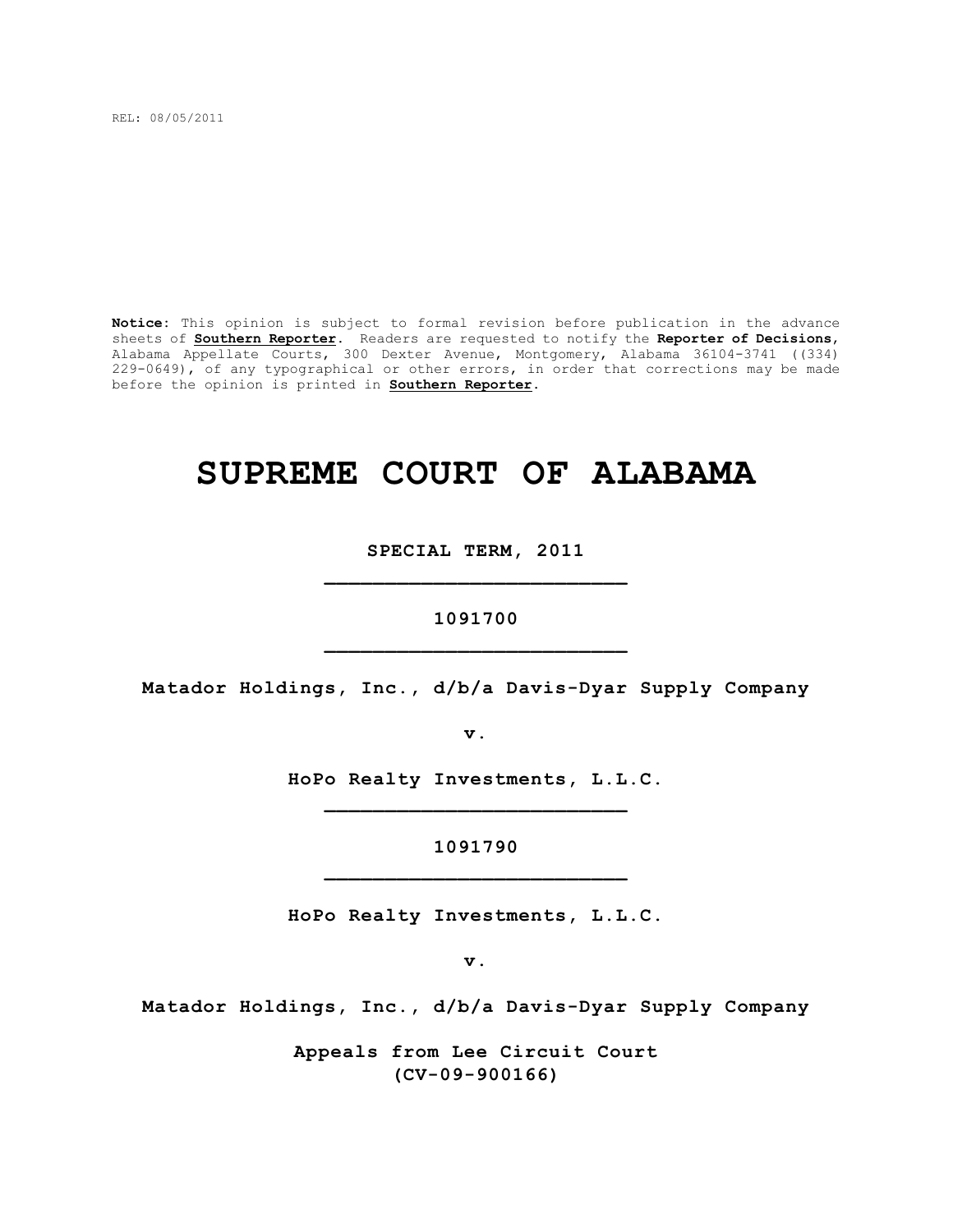1091700; 1091790 MAIN, Justice.

Matador Holdings, Inc., d/b/a Davis-Dyar Supply Company ("Matador"), and HoPo Realty Investments, L.L.C. ("HoPo"), have filed separate appeals challenging elements of an order entered by the Lee Circuit Court in a proceeding involving commercial property owned by Matador. Matador, which is in the business of selling building materials, sued HoPo and HoPo's lessee, Stratford Plastic Components of Alabama ("Stratford"), seeking payment for materials and services Matador provided Stratford at commercial property owned by  $HOPo.<sup>1</sup>$  The issues at trial and to be resolved on appeal center around a materialman's lien and a claim of unjust enrichment. We consolidated the appeals for the purpose of writing one opinion.

#### Factual Background and Procedural History

On or about December 12, 2008, Stratford entered into an agreement to lease a commercial structure from  $H\circ Po^{-2}$  The

<sup>&</sup>lt;sup>1</sup>Matador's claims against Stratford and HoPo's crossclaims against Stratford were resolved before trial, and consent judgments were entered as to those claims. Nothing in this opinion impacts those consent judgments.

<sup>&</sup>lt;sup>2</sup>The lease was scheduled to begin on December 15, 2008, and end on December 31, 2013.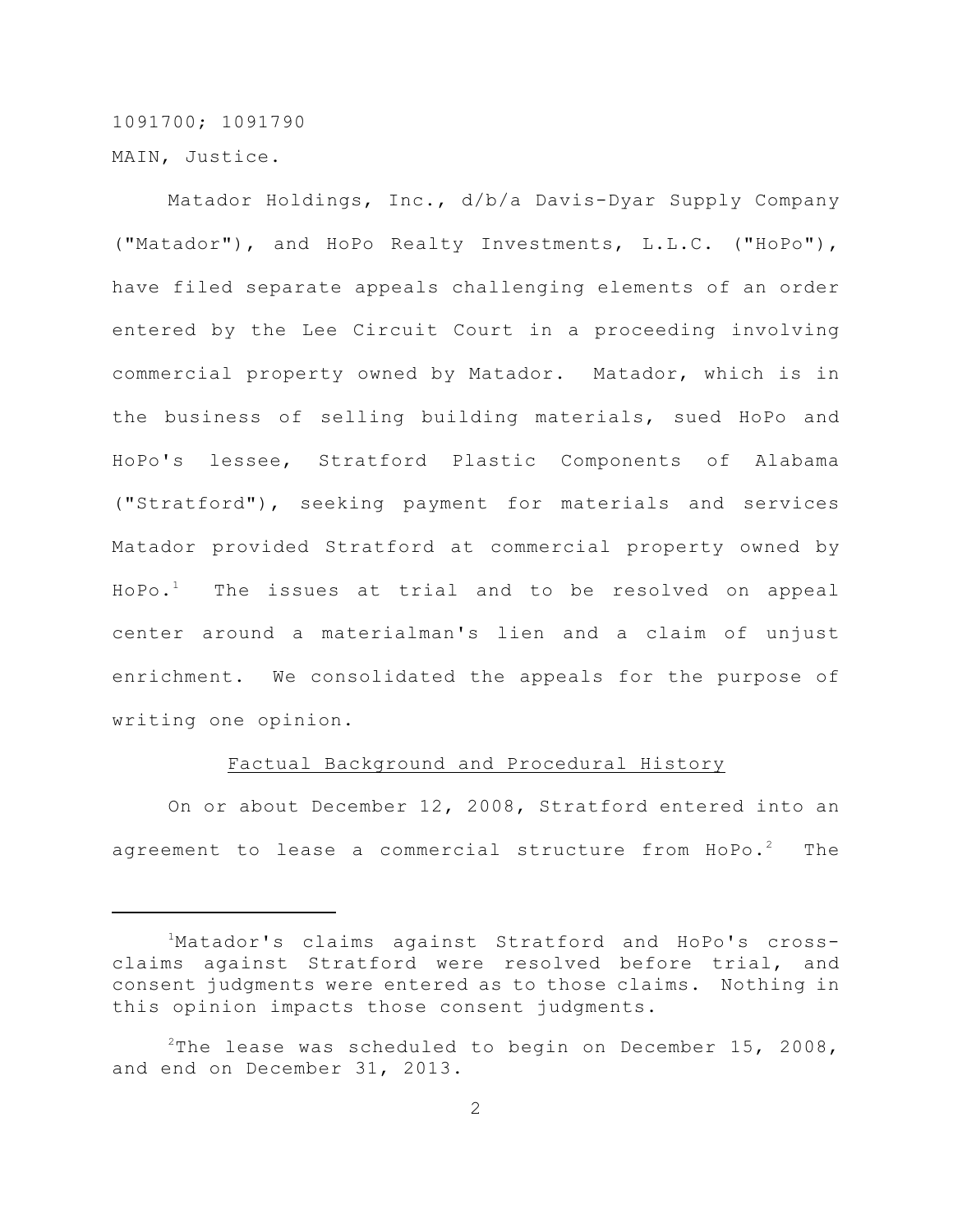structure had previously been used as a warehouse, but Stratford intended to use it as an extruded-plastics manufacturing facility. The lease agreement provided that Stratford was to "use the premises for manufacturing, storage, and distribution of plastic components, and for no other use." The lease agreement provided for tenant alterations and improvements to the property, as follows:

"No alterations or improvements will be made by [Stratford] without [HoPo's] prior written consent. Such consent will not be unreasonably withheld.

"If [HoPo] consents, [Stratford] has the right to perform alterations and improvements anytime during the term of this lease.

"But, in all cases, [HoPo] will not consent to such installation, alterations, or improvements until the following conditions have been met before work begins:

"[Stratford] submits plans to [HoPo] bearing a licensed architect's or engineer's stamp.

"The construction must be performed by contractors suitable to [HoPo]. All contractors must have local business licenses, and provide to [HoPo's agent] proof of liability, and workman's compensation insurance coverage.

"All work will be done in a good and workmanlike manner and in compliance with any applicable governmental rules and regulations and the cost thereof will be paid by [Stratford] in cash or in equivalent, so that the leased premises will at all times be free of liens for labor and materials supplied or claimed to have been supplied to the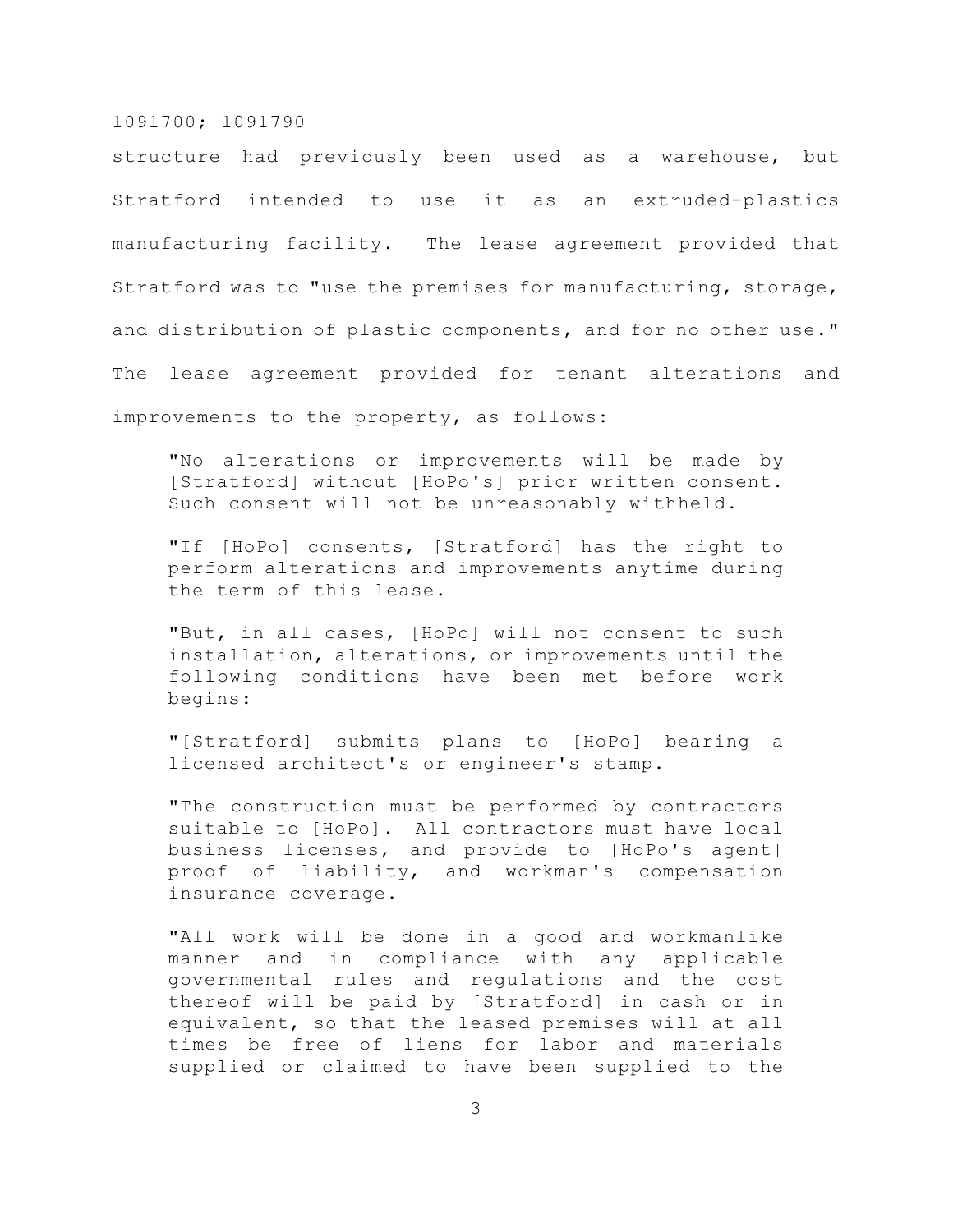leased premises. Any alterations and improvements other than trade fixtures will immediately become the property of [HoPo], subject only to the use of same by [Stratford] during the term of this lease.

"Trade fixtures are the personal property of [Stratford]. [Stratford] may remove trade fixtures when [Stratford] vacates the premises. If [Stratford] does not remove trade fixtures upon vacating the premises, then [HoPo], at [its] sole discretion, may have the fixtures removed on behalf of [Stratford]. In all cases, [Stratford] will bear the full cost, including labor and materials, of removing trade fixtures and repairing any damage caused by such removal."

The lease agreement further provided:

"Nothing contained in this lease will authorize [Stratford] to do any act which may create or be the foundation for any lien, mortgage or other encumbrance upon the reversion or other estate of [HoPo], or of any interest of [HoPo] in the leased premises or upon in [sic] the building or improvements thereof; it being agreed that should [Stratford] cause any alterations, changes, additions, improvements or repairs to be made to the leased premises, or cause materials to be furnished or labor to be performed therein or thereon, neither [HoPo] nor the leased premises will, under any circumstances, be liable for the payment of any expense incurred or for the value of any work done or material furnished to the leased premises or any part thereof. [Stratford] will upon request deliver such documents as may be required by [HoPo] in order to effectuate the lien protection required by this paragraph; all such alterations, changes, additions, improvements and repairs and materials and all labor will be at [Stratford's] expense and [Stratford] will be solely and wholly responsible to contractors, laborers and materialmen furnishing labor and material to said premises and building or any part thereof. If, because of any act or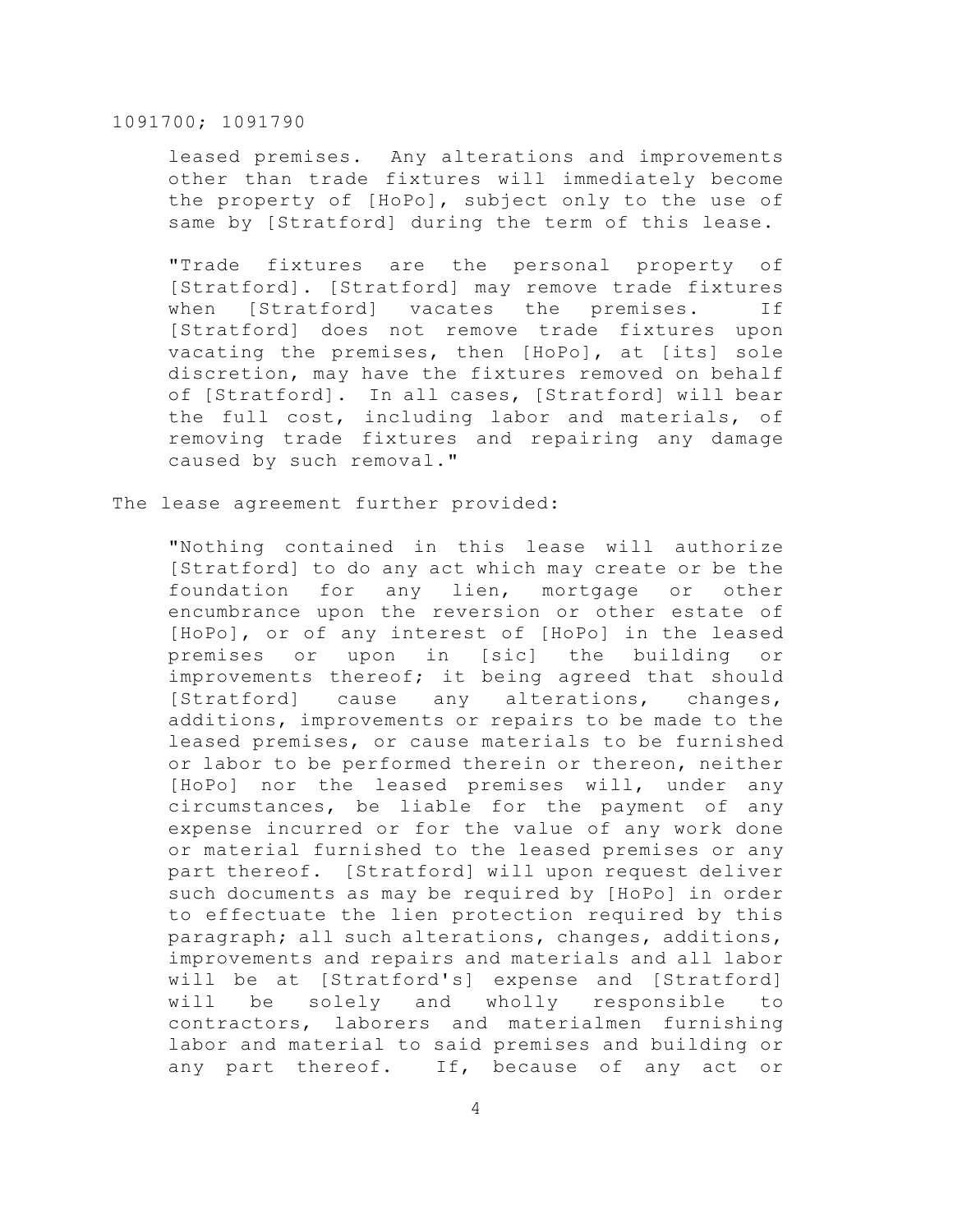omission of [Stratford], any mechanic's or other lien or order for the payment of money will be filed against the leased premises or any building or improvement thereon, or against [HoPo] (whether or not such lien or order is valid or enforceable as such).

"[Stratford] will, at [Stratford's] own cost and expense, within fifteen (15) days after the date of filing thereof, cause the same to be canceled and discharged of record, or furnish [HoPo] with a surety bond issued by a surety company reasonably satisfactory to [HoPo], protecting [HoPo] from any loss because of nonpayment of such lien and further will indemnify and save harmless [HoPo] from and against any and all costs, expenses, claims, losses or damages, including reasonable counsel fees, resulting thereupon or by reason thereof."<sup>3</sup>

The lease agreement contained provisions allowing for HoPo and/or its agents to enter the property during the term of the lease for matters such as inspections or making repairs or additions or alterations to the property.

Stratford had applied for and been given a line of credit with Matador in September 2008. After taking possession of

 $3$ The lease agreement contained a "Captions" section, which provides that "[t]he paragraph captions contained herein are for convenience only and do not define, limit or construe the contents of such paragraphs and are in no way to be construed as a part of this lease." The text in the above-quoted holdharmless paragraphs clearly included situations involving additions or improvements. Thus, although the above-quoted hold-harmless paragraphs were included in the section of the lease agreement captioned "Maintenance and Repair of the Leased Premises," their placement there does not impact our review of the language in those paragraphs.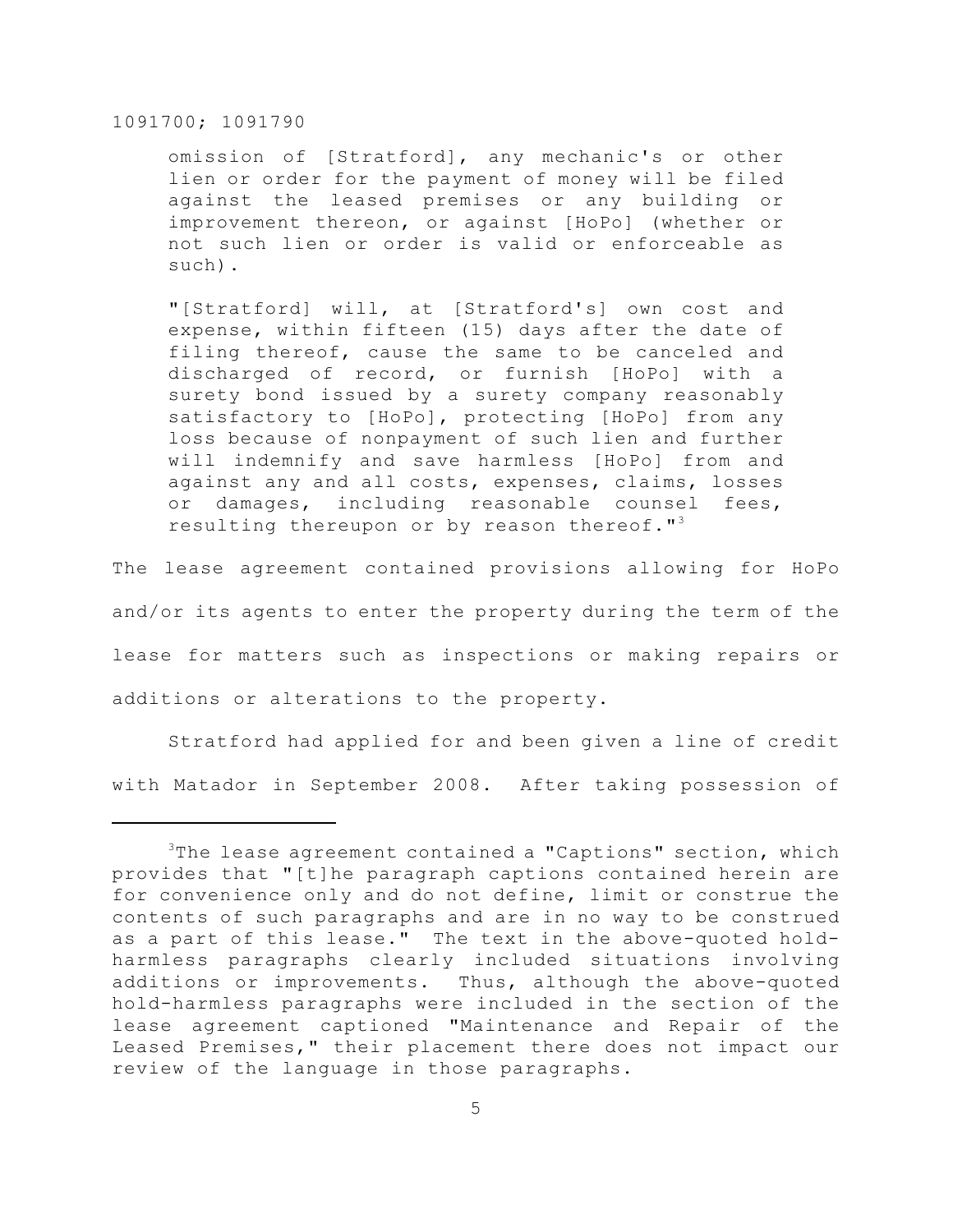the leased property, Stratford ordered from Matador materials to be used to convert the leased property to a facility suitable for Stratford's production needs. The materials and interest/finance charges incurred pursuant to the credit agreement totaled \$59,057.62. Stratford apparently converted the leased property to a manufacturing facility but vacated the property before the lease term expired without paying Matador for the materials.

Howard Porter testified that he was a member of HoPo and also of Porter Properties, LLC, which was the rental agent for the leased property. Porter stated that the lease was an "asis" lease and that Stratford did not request that HoPo make any changes to the building for it to enter into the lease agreement. Porter testified that the property manager went to the property during the term of the lease to attempt to collect the rent payment and that Stratford was behind on its rent "pretty much from the beginning." Porter also testified that the leasing agent likely went to the property a few times but that he was not certain because that individual left Porter Properties' employment shortly after the lease agreement was signed.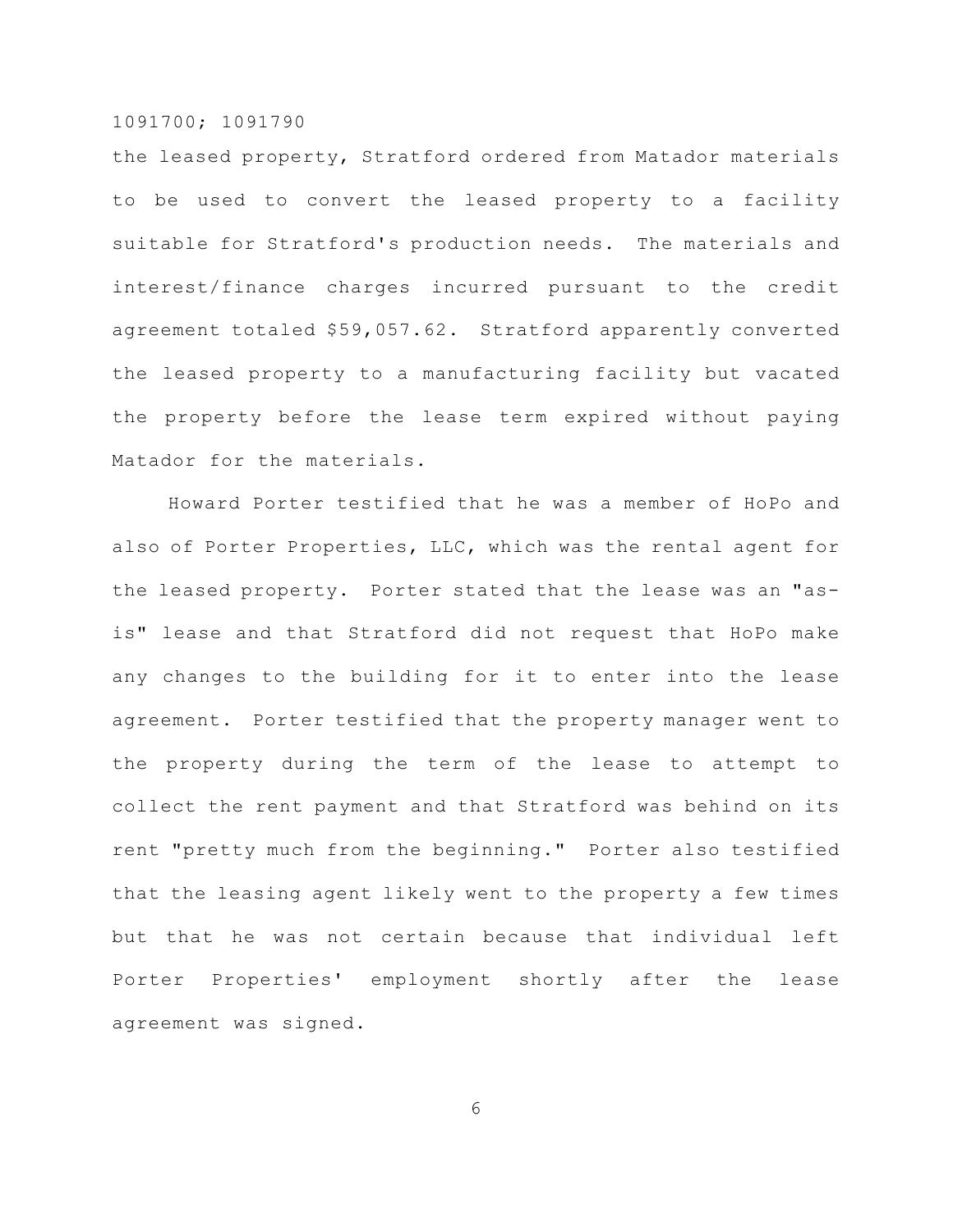Porter testified that Tracey Davis Allen, the owner of Matador, contacted him by telephone and informed him that Stratford had not paid for materials Matador had supplied to convert the leased property to a production facility. Porter stated that after receiving the telephone call from Allen, "we notified [Stratford] that [it] needed to clean that up under the terms of the lease."

Porter further testified that he had no knowledge before the lease agreement was signed that Matador was going to supply materials to the leased property. He stated that, even though it was not unusual to receive notice from a supplier that work was being performed on a leased property or that materials were being supplied to that property, they did not receive any such notice from Matador in this case. Porter further stated that Stratford did provide a "rough layout of the office [partition], office area that was being added" but that he did not believe that any blueprints for electrical installations or any plans bearing the stamp of a licensed architect or engineer were ever provided to HoPo. Porter testified that Stratford did not seek approval from HoPo to allow Matador to perform any work or to supply materials. Porter claimed that the only knowledge he had that Matador had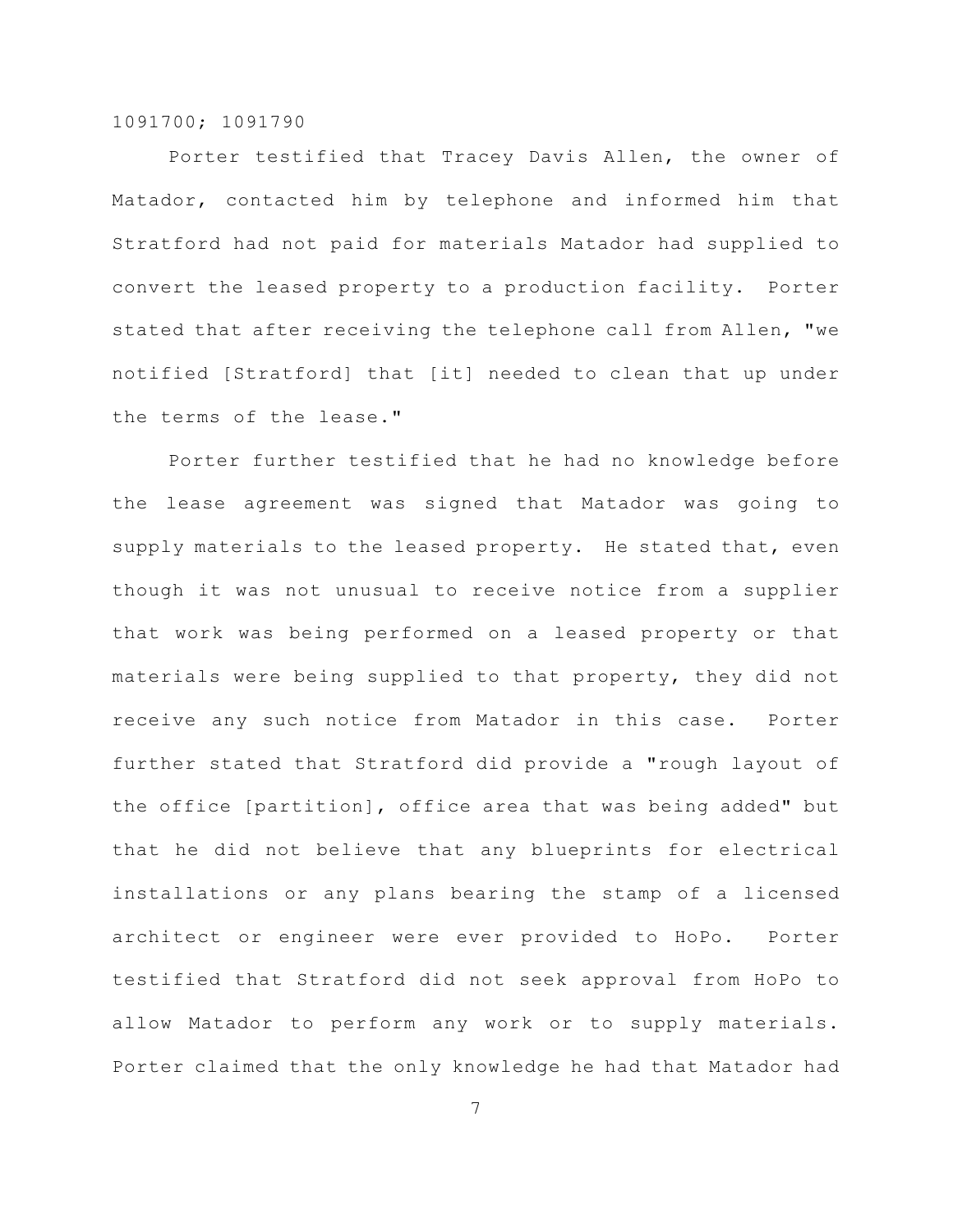provided any materials to Stratford at the leased property was the telephone call from Allen and a lien subsequently filed by Matador. Porter stated that he never agreed to pay for any materials supplied to Stratford and that when the topic was brought up by Allen he told her that payment for the materials was between her and Stratford.

Porter further testified that he told either Allen or an independent contractor who performed the work converting the leased property that Matador was welcome to retrieve any of the materials it had supplied, provided that it caused no damage to the structure of the building in retrieving the materials. He reiterated that position at trial.

According to Porter, the property has been shown to several prospective tenants since Stratford's departure, but the property had not been leased. He stated that some of the alterations that were performed could be viewed as beneficial to some potential tenants but detrimental to other potential tenants. Further, Porter testified that substantial work would have to be performed to prepare the property before another tenant could move in because of the condition of various piping, conduits, etc., that remained after Stratford vacated the premises.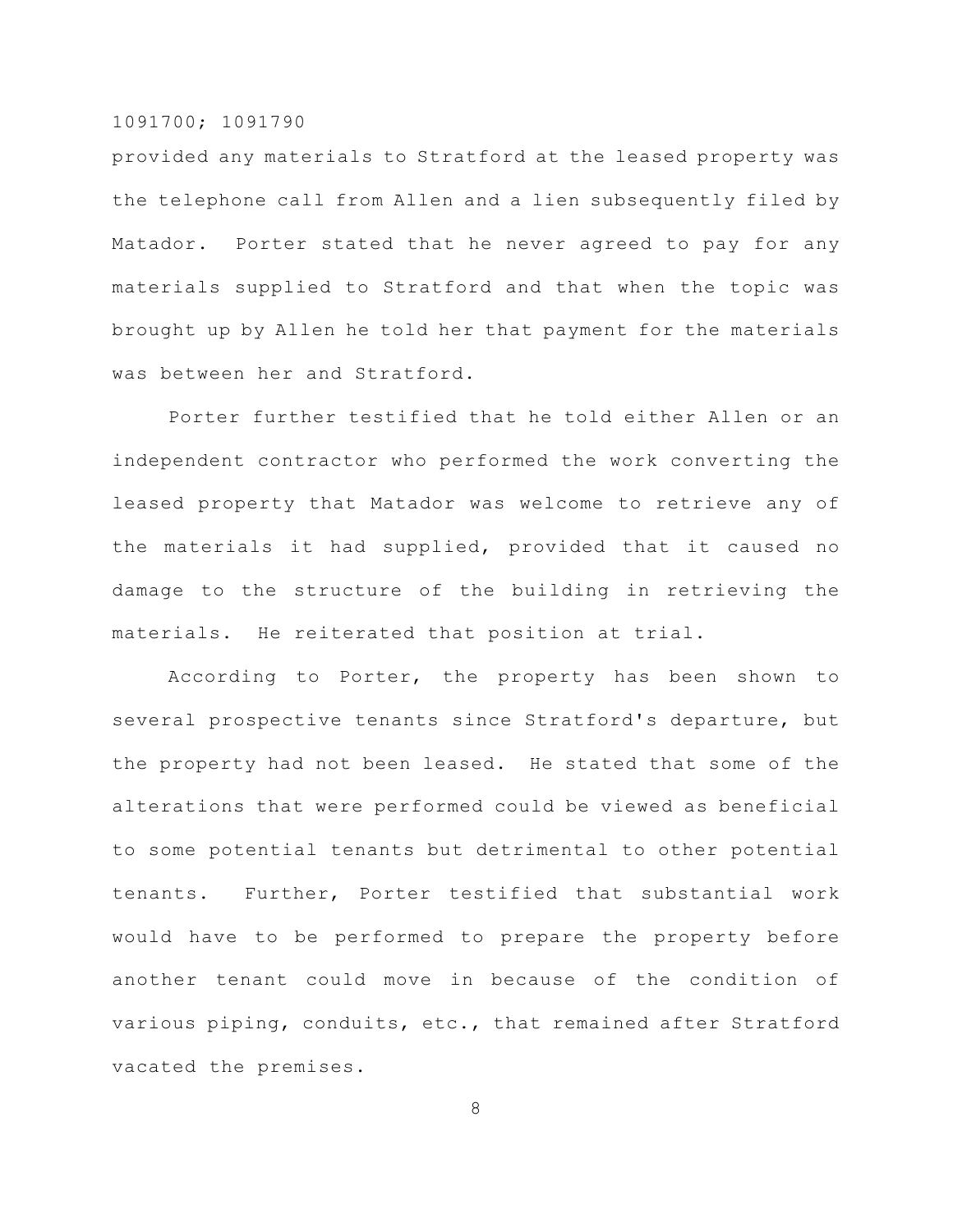Allen testified that she was the owner of Matador. She stated that all the materials ordered by Stratford either were delivered from Matador's facility to the leased property by one of Matador's delivery trucks or were shipped directly from a supplier/manufacturer to the leased property.

According to Allen, she telephoned Porter around the same time Matador was filing a materialman's lien on the building in March 2009 for the materials Matador had supplied. She stated that Porter informed her that Stratford had not defaulted on its rent to HoPo at that point. Allen testified that Porter told her she should seek legal counsel. Allen further testified that she told Porter that HoPo would likely be brought into the matter and that she already had an attorney and was proceeding with the legal process.

Allen informed the trial court that Matador's invoices spanned the period from approximately November 2008 to March 2009 and that, at the time she spoke with Porter and filed the lien, Matador had provided all the materials for which it now seeks compensation. According to Allen, Matador sells new building materials and does not have any market for or use for used building materials. Matador presented unpaid invoices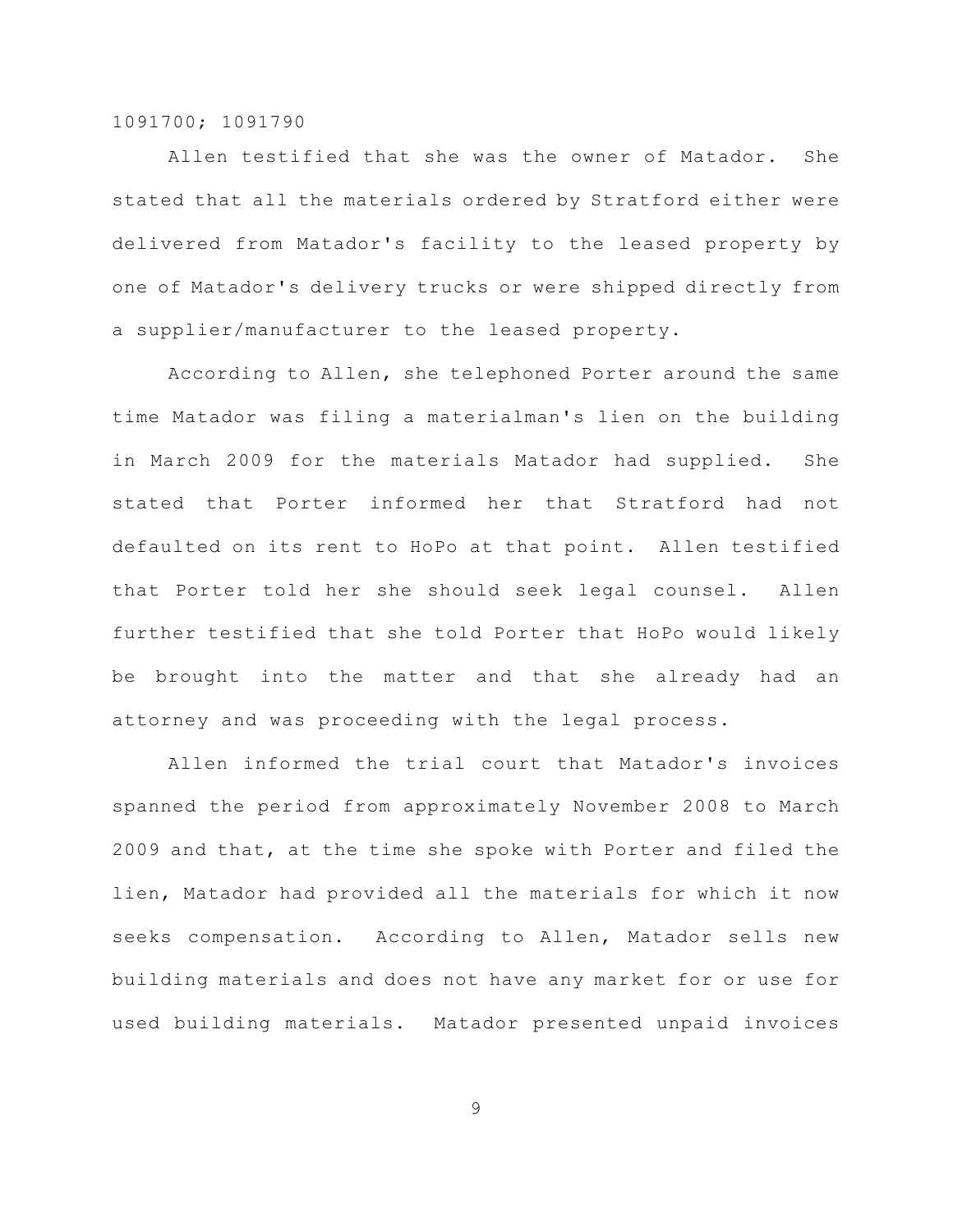totaling \$47,915.24 for materials provided to Stratford for converting the leased property.

George Dyar testified that he was a former owner of Matador and that he continued to assist the company on an asneeded basis. Dyar testified that he visited the premises before Stratford moved in, and he discussed the types of upgrades in lighting, electrical, heating and cooling, piping, etc., that needed to be performed to convert the building from a warehouse facility to a production facility.

Dyar testified that the upgrades in lighting would be beneficial to a tenant other than Stratford. He further testified that the piping for compressed air systems and the added electrical work would be beneficial for many other potential production tenants but would not be beneficial to potential warehouse tenants. Dyar testified that he believed the piping system could be removed without damaging the building and that, although other materials Matador had supplied could be removed without damaging the building, they were of no use to Matador once they were removed.

Mike Carter testified that he was employed by Porter Properties and that he was the property manager for the leased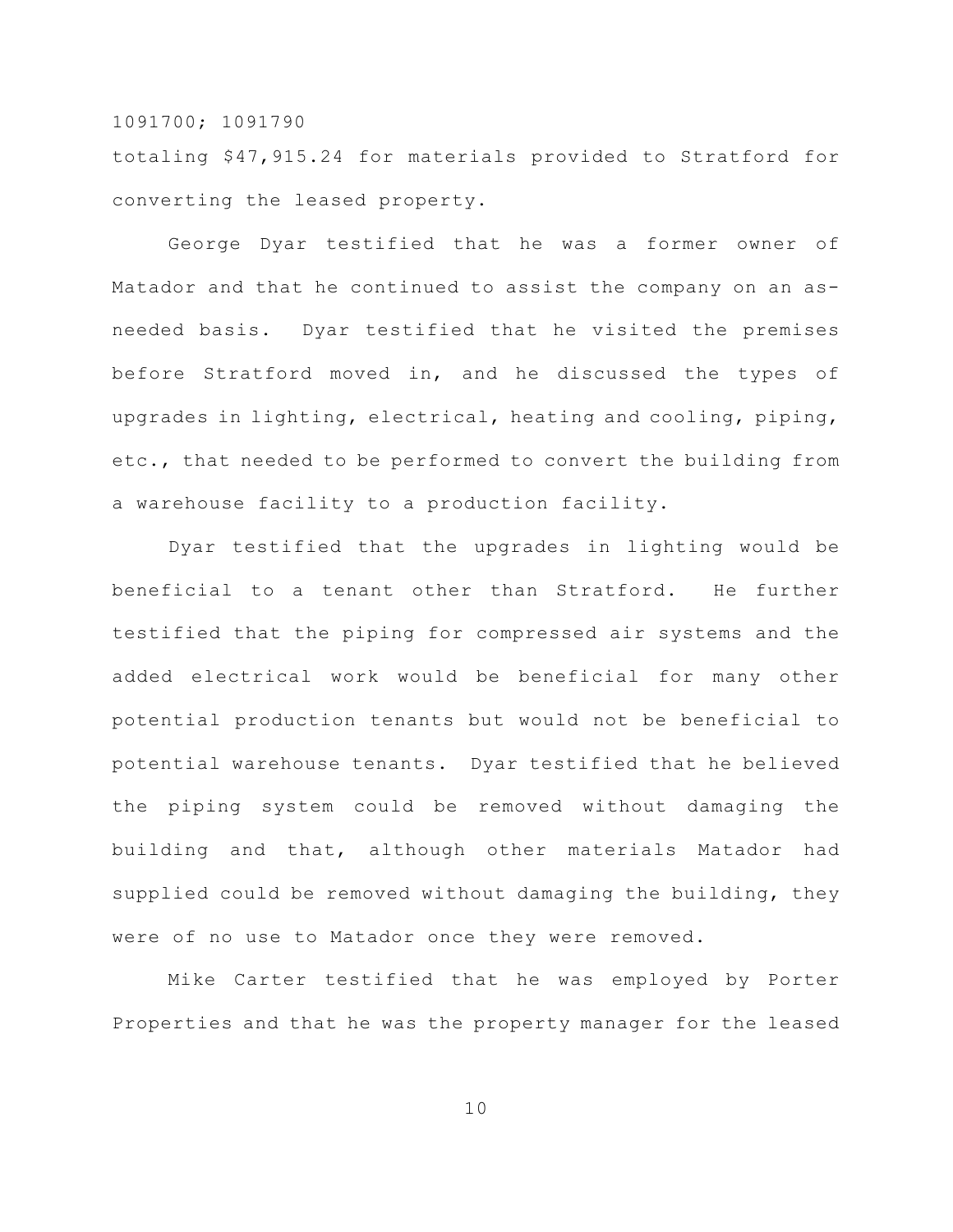property. He testified as to his efforts to lease the property after Stratford's departure.

All the testimony at trial indicated that nobody from Matador had informed anyone at HoPo that Matador would be supplying materials for Stratford to use in converting the leased property. By all accounts, it appears that the first knowledge HoPo had that Matador had supplied any materials to Stratford was in March 2009, when Allen telephoned Porter and the materialman's lien was filed.

After hearing testimony and accepting evidence and briefs from Matador and HoPo, the trial court entered an order resolving the claims between Matador and HoPo, as follows:

"IT IS HEREBY ORDERED, ADJUDGED, AND DECREED that Matador's judgment against the Stratford Defendants previously entered by the Court is SECURED by a lien arising under  $$35-11-212$ , Ala. Code (1975), which attaches to the goods and materials furnished by Matador to Stratford and incorporated into the Warehouse, but only to the extent that such goods and materials can be identified and removed from the Warehouse without damage to the Warehouse or the real property on which it is situated. HoPo shall permit Matador to enter the Warehouse after notice to HoPo for the purpose of removing such goods and materials, which Matador may then sell in the manner provided for by law.

"IT IS FURTHER ORDERED, ADJUDGED, AND DECREED that Matador's judgment against the Stratford Defendants previously entered by the Court is also SECURED by a lien which attaches to the unexpired term of the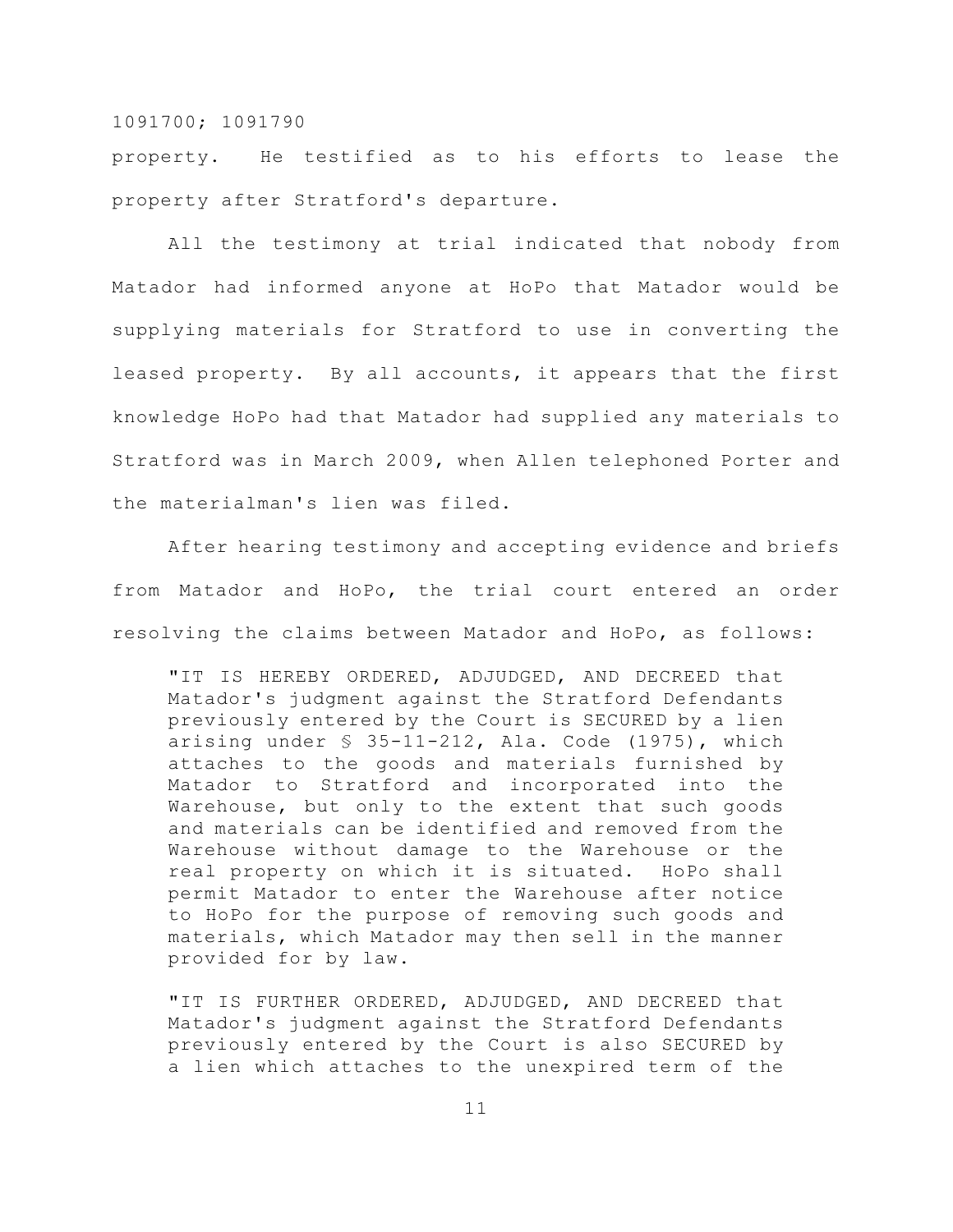Lease between HoPo and [Stratford], and which may be executed upon only in the manner specified, and in accordance with the procedures set forth, in § 35- 11-212, Ala. Code (1975).

"IT IS FURTHER ORDERED, ADJUDGED, AND DECREED that, except as specifically allowed and declared in this Judgment, the lien claimed by Matador in its Verified Statement of Lien recorded at Misc. Book 1289, at Page 45, in the Office of the Judge of Probate for Lee County, Alabama, is null and void, and does not attach to any other real or personal property, or any interest therein.

"IT IS FURTHER HEREBY ORDERED, ADJUDGED, AND DECREED that Matador's claim of unjust enrichment against HoPo is due to be and the same is hereby DENIED."<sup>4</sup>

(capitalization in original.)

Matador filed a postjudgment motion to vacate or amend the judgment, and HoPo filed a response. Matador's postjudgment motion was deemed denied pursuant to Rule 59.1, Ala.R.Civ.P., after 90 days. These appeals followed.

## Standard of Review

"Because the trial court heard ore tenus evidence during the bench trial, the ore tenus standard of review applies. Our ore tenus standard of review is well settled. '"When a judge in a nonjury case hears oral testimony, a judgment based on findings of fact based on that testimony will be

<sup>&</sup>lt;sup>4</sup>Consent judgments were also entered against Stratford in the amount of \$68,934.24 for Matador and \$790,043.16 for HoPo (see supra note 1). Those amounts included principal and attorney fees, as well as compensatory damages and/or interest.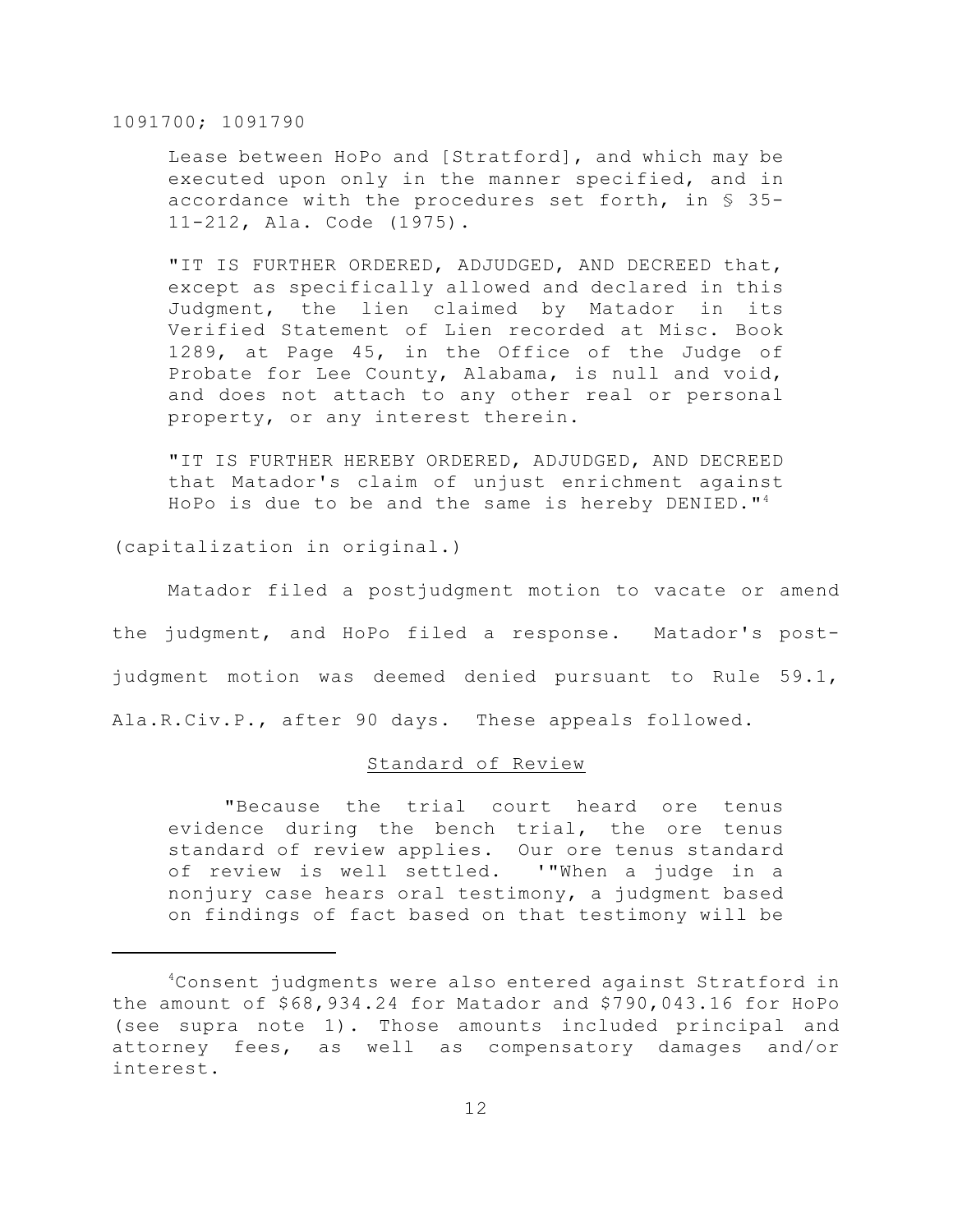presumed correct and will not be disturbed on appeal except for a plain and palpable error."' Smith v. Muchia, 854 So. 2d 85, 92 (Ala. 2003) (quoting Allstate Ins. Co. v. Skelton, 675 So. 2d 377, 379 (Ala. 1996)).

"'"The ore tenus rule is grounded upon the principle that when the trial court hears oral testimony it has an opportunity to evaluate the demeanor and credibility of witnesses." Hall v. Mazzone, 486 So. 2d 408, 410 (Ala. 1986). The rule applies to "disputed issues of fact," whether the dispute is based entirely upon oral testimony or upon a combination of oral testimony and documentary evidence. Born v. Clark, 662 So. 2d 669, 672 (Ala. 1995). The ore tenus standard of review, succinctly stated, is as follows:

> "'"[W]here the evidence has been [presented] ore tenus, a presumption of correctness attends the trial court's conclusion on issues of fact, and this Court will not disturb the trial court's conclusion unless it is clearly erroneous and against the great weight of the evidence, but will affirm the judgment if, under any reasonable aspect, it is supported by credible evidence."'

"Reed v. Board of Trs. for Alabama State Univ., 778 So. 2d 791, 795 (Ala. 2000) (quoting Raidt v. Crane, 342 So. 2d 358, 360 (Ala. 1977)). However, 'that presumption [of correctness] has no application when the trial court is shown to have improperly applied the law to the facts.' Ex parte Board of Zoning Adjustment of Mobile, 636 So. 2d 415, 417 (Ala. 1994)."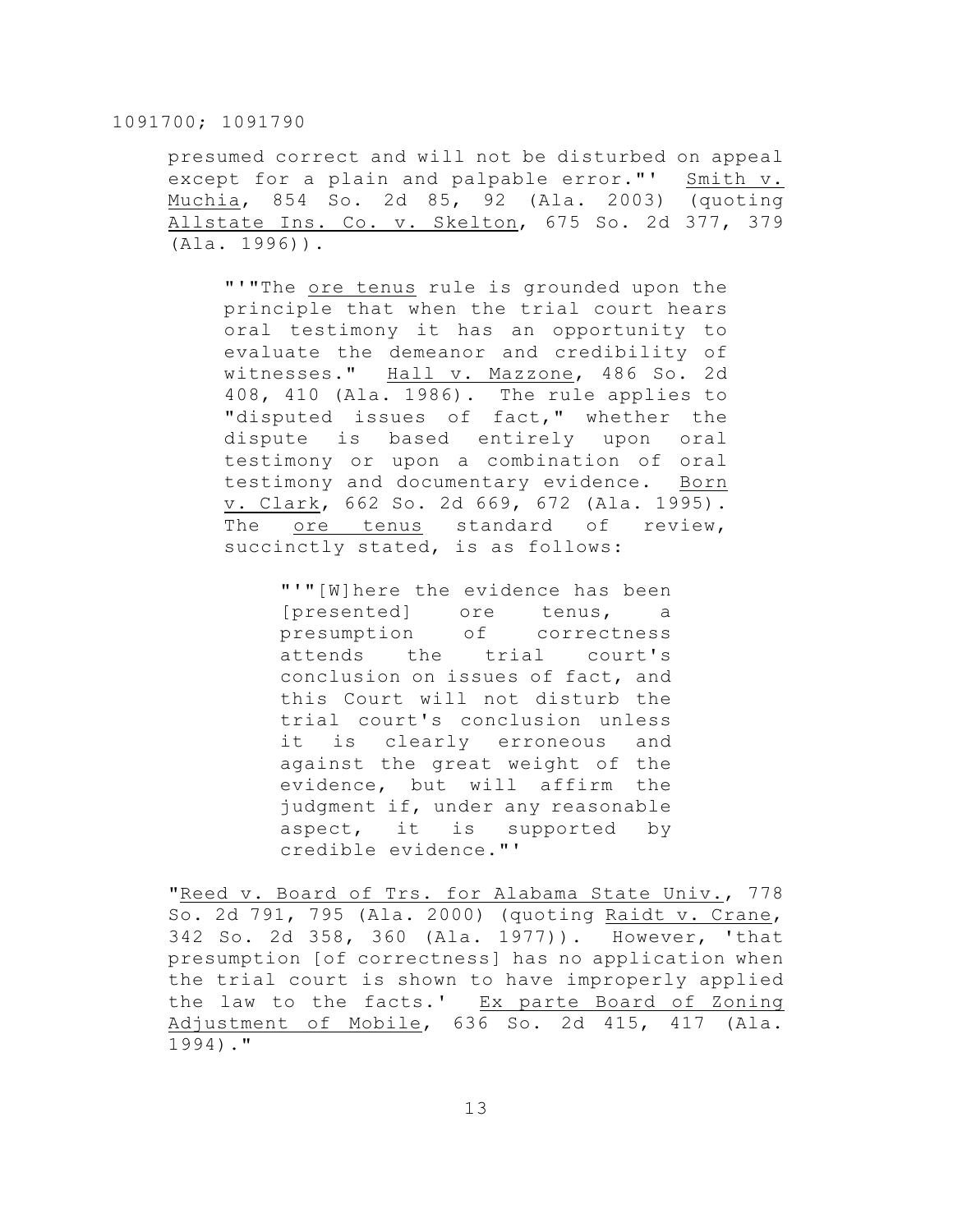Kennedy v. Boles Invs., Inc., 53 So. 3d 60, 67-68 (Ala. 2010).

## Unjust-Enrichment Claim (Case no. 1091700)

Matador argues that the trial court erred in denying its claim that it was entitled to recover from HoPo under the theory of unjust enrichment. HoPo argues that the facts do not establish the elements of an unjust-enrichment claim.

"To prevail on a claim of unjust enrichment under Alabama law, a plaintiff must show that: (1) the defendant knowingly accepted and retained a benefit, (2) provided by another, (3) who has a reasonable expectation of compensation. See American Family Care, Inc. v. Fox, 642 So. 2d 486, 488 (Ala. Civ. App. 1994)."

Portofino Seaport Vill., LLC v. Welch, 4 So. 3d 1095, 1098

(Ala. 2008).

"'One is unjustly enriched if his retention of a benefit would be unjust.' Jordan v. Mitchell, 705 So. 2d 453, 458 (Ala.Civ.App. 1997) (citing Restatement of Restitution: Quasi Contracts and Constructive Trusts, § 1, Comment c. (1937)). The Jordan court continued:

"'Retention of a benefit is unjust if (1) the donor of the benefit ... acted under a mistake of fact or in misreliance on a right or duty, or (2) the recipient of the benefit ... engaged in some unconscionable conduct, such as fraud, coercion, or abuse of a confidential relationship. In the absence of mistake or misreliance by the donor or wrongful conduct by the recipient, the recipient may have been enriched, but he is not deemed to have been unjustly enriched.'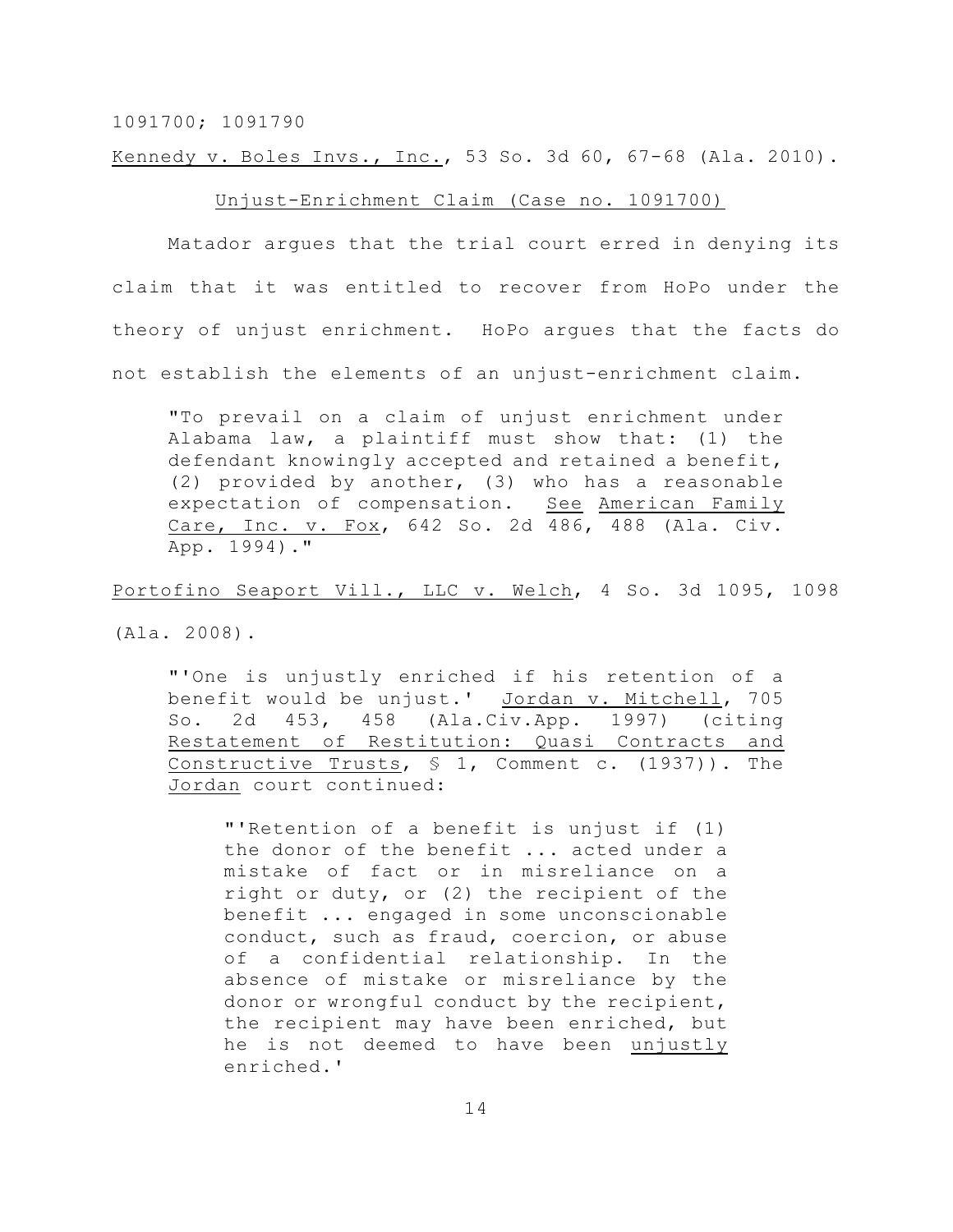"705 So. 2d at 458."

# Welch v. Montgomery Eye Physicians, P.C., 891 So. 2d 837, 843 (Ala. 2004).

There was no evidence indicating that Matador made a mistake of fact in providing the materials to the project, nor is there any evidence indicating that HoPo purported to accept any responsibility or liability for those materials to induce Matador to provide the materials to Stratford. To the contrary, it is clear from the record that HoPo was not aware that Matador had supplied the materials until after Matador had fulfilled all Stratford's orders and the conversion of the facility was completed. Further, the testimony indicated that although some of the improvements may be beneficial to another prospective tenant, some of the improvements would be suitable only for production tenants and even then only to a portion of that type of tenant. Finally, HoPo has offered to allow Matador to remove from the leased property any materials it supplied that could be removed without damage to the building. In short, there was conflicting evidence as to whether HoPo knowingly obtained the benefit or whether it is insisting on retaining that benefit. There is, however, evidence to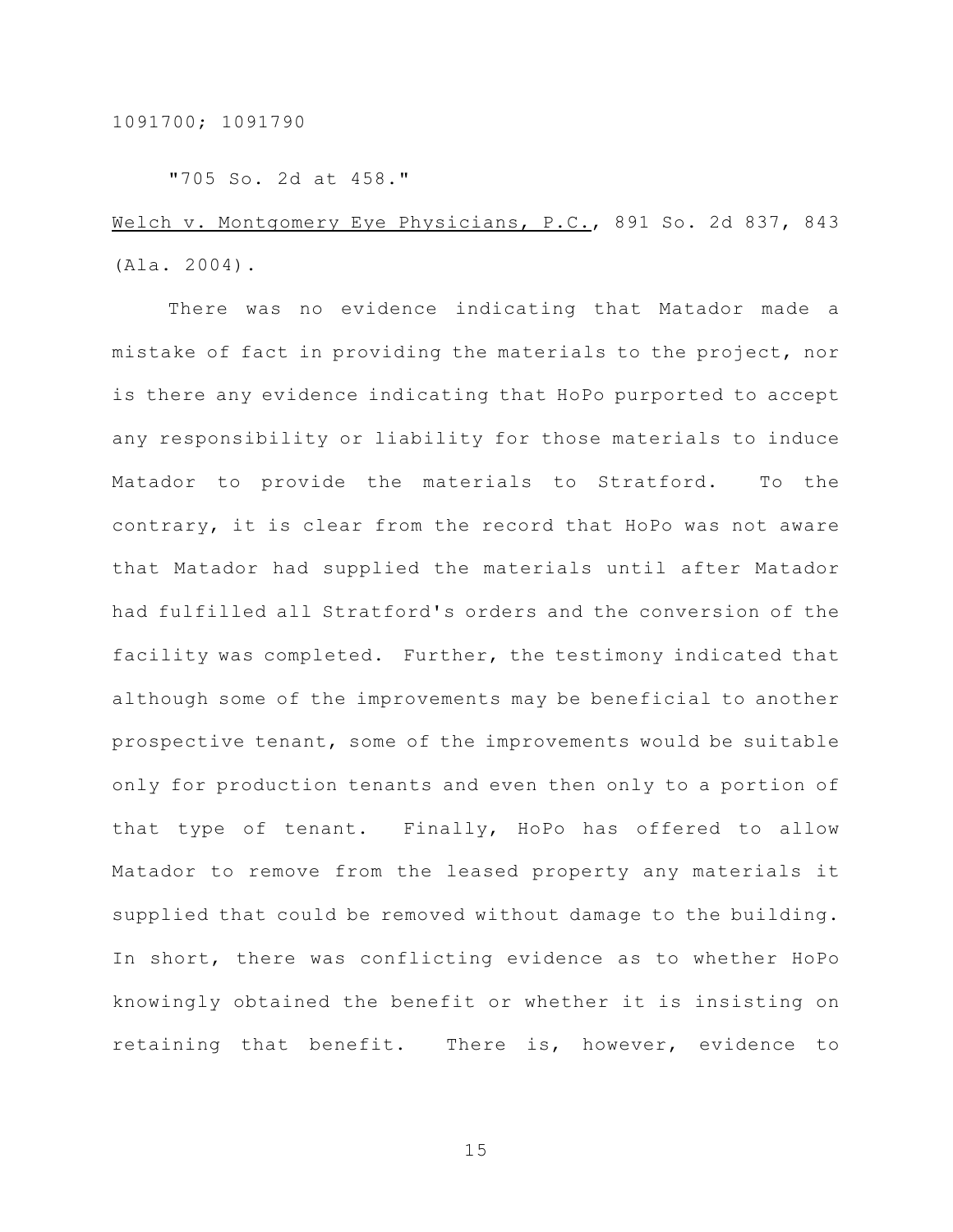support the trial court's judgment; therefore, the trial court's judgment is affirmed.

### Materialman's Lien (Case no. 1091790)

HoPo argues that the trial court erred in enforcing Matador's materialman's lien on the leased property because, it says, Stratford violated terms of the lease agreement concerning the procedures for improving or altering the property and thereby caused the lien to arise.

Matador argues that it is clear from the terms of the lease agreement that HoPo was aware that Stratford was going to be converting the building from a warehouse facility to a production facility. Matador also avers that Stratford provided HoPo with a blueprint or floorplan of the proposed construction at the time Stratford entered into the lease agreement. Matador further asserts that HoPo had actual knowledge of the improvements because employees or agents of HoPo went to the premises on multiple occasions to collect rent.

Section 35-11-212, Ala. Code 1975, provides for liens against leased lands, as follows:

"(a) When the building or improvement is erected under or by virtue of any contract with a lessee in possession, and the erection thereof is not in violation of the terms or conditions of the lease, the lien shall attach to such building or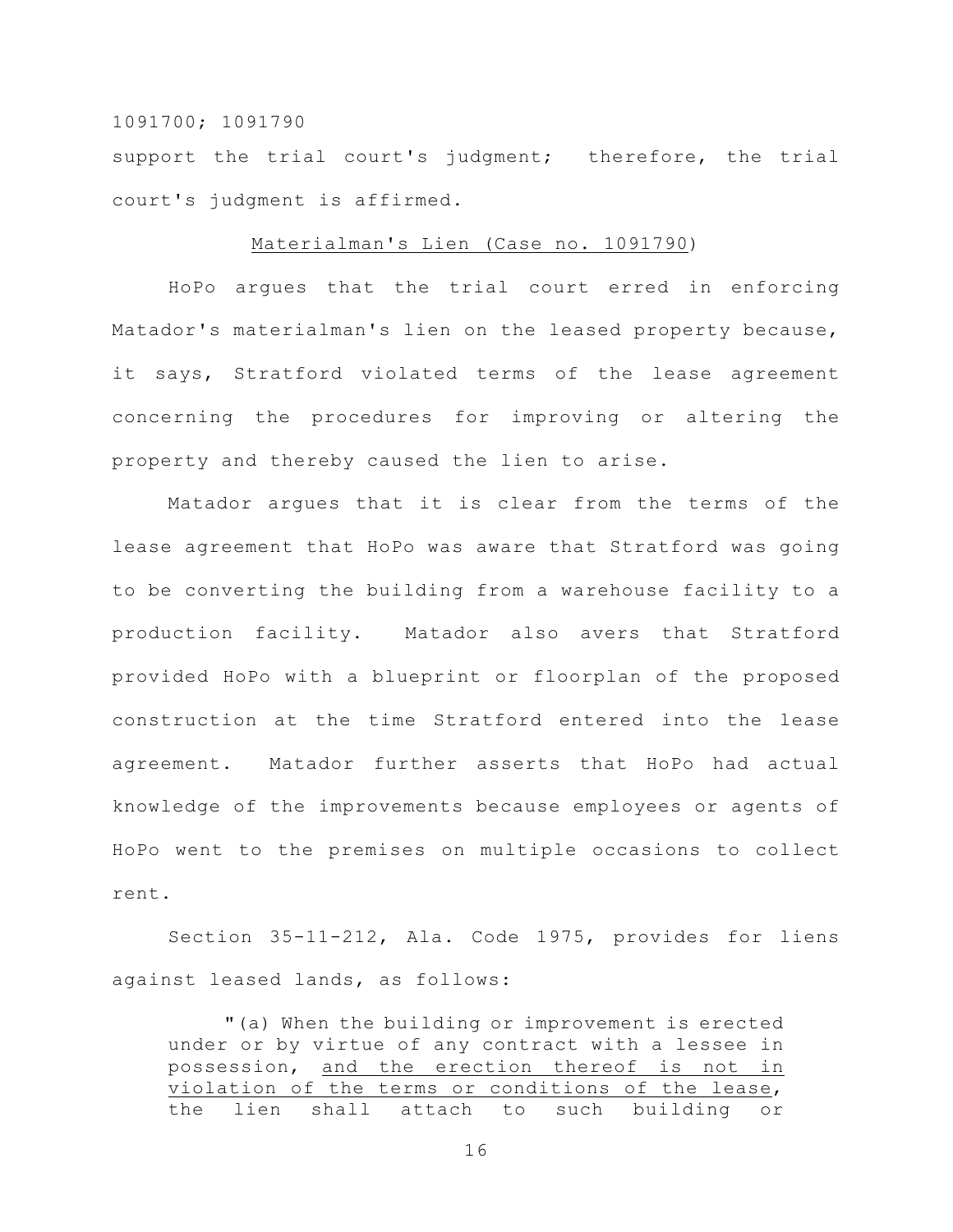improvement, and to the unexpired term of the lease, and the holder of the lien shall have the right to avoid a forfeiture of the lease by paying rent to the lessor, as it becomes due and payable, or by the performance of any other act or duty to which the lessee may be bound; and if the lien is enforced by a sale of the building or improvement, the purchaser may, at his election, become entitled to the possession of the demised premises, and to remain therein for the unexpired term, by paying rent to the lessor, or performing any other act or duty to which the lessee was bound, as if he were the assignee of the lease; or he may, within 60 days after the sale, remove such building or improvement from the premises; and if he elects to take possession and to remain therein until the expiration of the term of the lease, he may, within a reasonable time after the expiration of the term, remove such building or improvement from the premises. If, before a sale, the holder of the lien has made any payments of rent, or other pecuniary compensation to the lessor, which ought to have been paid by the lessee, he shall be reimbursed for such payments from the proceeds of the sale.

"(b) When a lien attaches under subsection (a), the lessor, at any time before a sale of the property, shall have a right to discharge the same, by paying to the holder the amount secured thereby, including costs and all moneys he may have paid to the lessor to prevent a forfeiture of the lease, and, after a sale, he shall have the right to prevent the removal of the building or improvement from the premises by paying to the purchaser the value of such building or improvement; and upon such payment, either to the holder of the lien or to the purchaser, such building or improvement shall become the property of the lessor."

(Emphasis added.)

It is clear that HoPo was aware that some construction on the building would be required to make the building suitable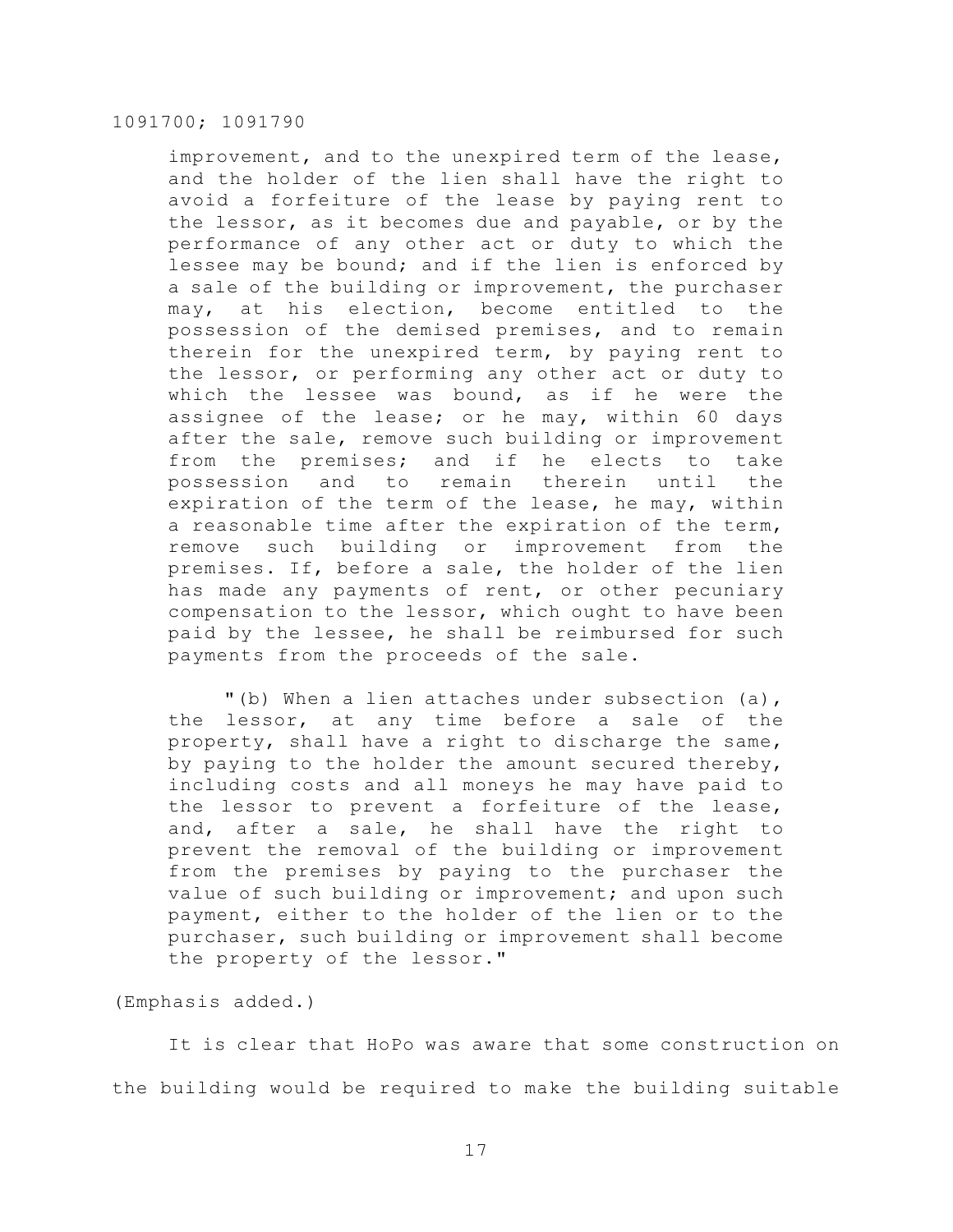for Stratford's needs. The undisputed evidence indicated that Stratford provided a "floor plan" of its intended additions to the office-space portion of the building. However, the evidence is equally undisputed that many terms of the lease agreement, e.g., requiring plans bearing a licensed architect's or engineer's stamp, proof of licenses and insurance from the contractors performing the work, and payment by Stratford for the materials and construction in cash or the equivalent to avoid any liens, were not fulfilled.<sup>5</sup> Thus, because Stratford violated the terms of its lease in the manner in which it obtained the additions to the leased premises, we cannot hold that Matador's lien against HoPo's property is proper. Thus, the trial court erred in upholding the lien in this regard.

#### Conclusion

We affirm the trial court's denial of Matador's unjustenrichment claim against HoPo in case no. 1091700. We hold that the trial court should have found the materialman's lien filed by Matador pursuant to § 35-11-212, Ala. Code 1975, unenforceable. Therefore, in case no. 1091790 we reverse the

 $5$ We need not resolve the factual dispute regarding whether Stratford had also breached the terms of its lease regarding its monetary obligations to HoPo at the time the materials were supplied by Matador.